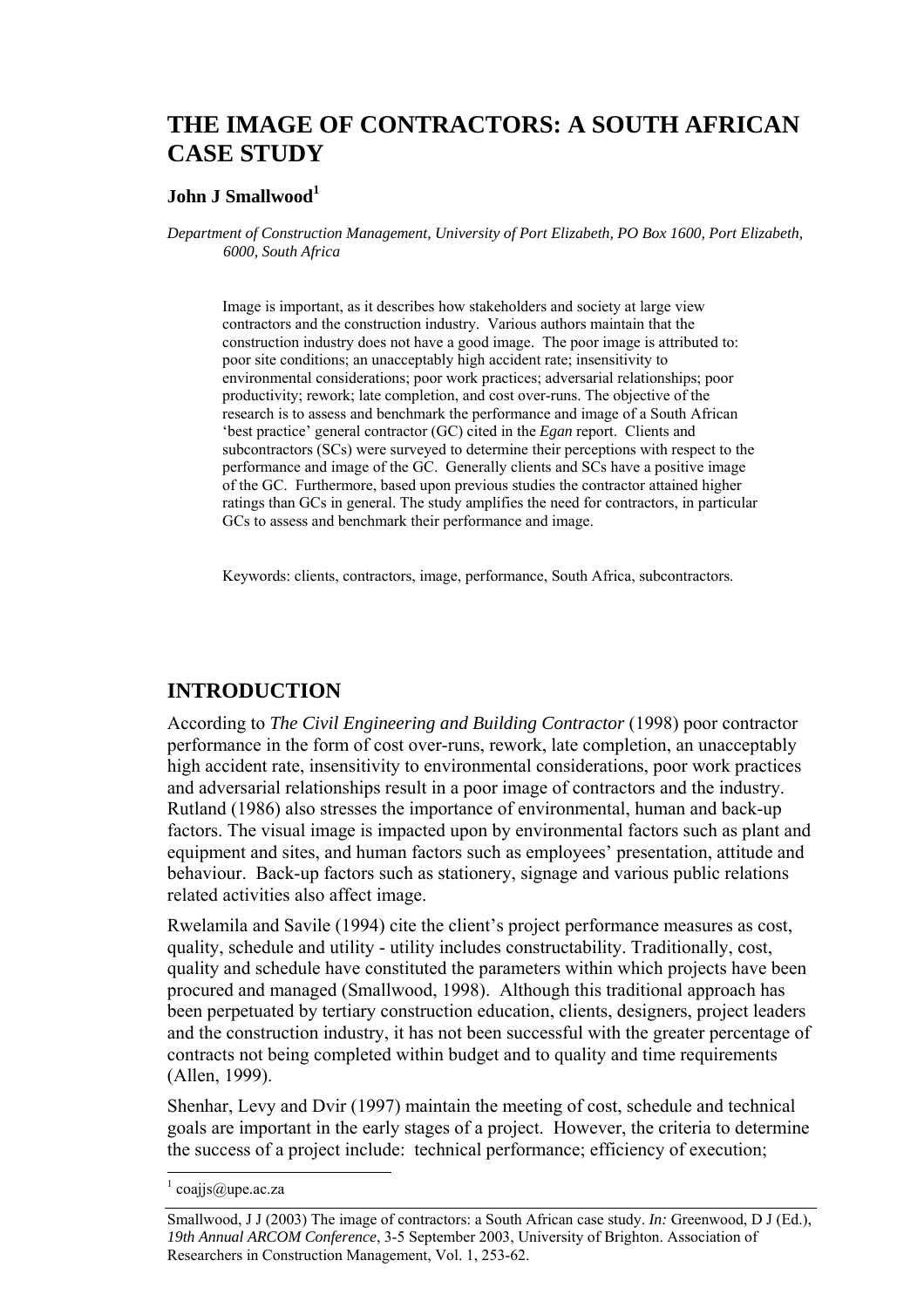managerial and organizational implications; personal growth, and manufacturability and business performance. They also maintain that customer satisfaction should be reviewed relative to four stakeholders: client; developer; project team, and end user.

Given that a South African 'best practice' GC cited in the *Egan* report wished to assess its image and performance, and that the author had conducted two studies as part of a continuing image of contractor study, the first phase of a collaborative study was launched to determine the image of the GC relative to a range of aspects, as perceived by clients and SCs. A further phase of the study will investigate the link, if any, between image and inter alia, the benefits of an enhanced image.

## **LITERATURE SURVEY**

## **Customer satisfaction**

Research conducted in the USA by Cook *et al.* (2000) among a range of electrical contractor customers developed a customer satisfaction model. The model consists of five satisfaction quality dimensions: safety; project management; contractor / customer relationship; cost, and prepared / skilled workforce.

Safety entails understanding and following safety regulations, maintaining a safe work environment and employing workers who practice safe work habits. Project management includes the ability to plan, schedule, manage, and execute all aspects of a project from the conceptual design stage to project completion. Contractor / customer relationship encapsulates the overall relationship and is addressed in terms of trust, respect, integrity, willingness to partner, responsiveness, and communication ability. The dimension of cost includes initial project estimates, value engineering services, lower cost alternatives, variation order pricing and project billing activities. Staff who are knowledgeable of the electrical code of practice, skilled in electrical construction techniques, take pride in quality work and understand advanced technologies, constitute prepared / skilled workforce.

A national survey conducted during the research indicated safety to be the most important quality dimension, followed by project management and contractor / customer relationship. The prepared / skilled workforce and cost dimensions were jointly ranked lowest in importance.

Kometa *et al.* (1995) conducted research in the UK among consultants to determine the fundamental needs of clients. Based upon a relative importance index, functionality of a building was ranked first, followed by safety, both during construction and throughout the life of a building, quality, schedule, and cost.

Research conducted in South Africa investigated the degree of importance of project parameters according to architects (Smallwood, 2000). Based upon an importance index, client satisfaction was ranked first, followed by project quality, project cost and project schedule.

## **Status quo**

According to Allen (1999) a Construction Clients Forum survey conducted in the UK in the first quarter of 1999 revealed that: clients were experiencing time overruns on more than half their projects, only one third were completed on time, with 9% finishing early; almost one-third of projects were over budget, and 'zero defects' was achieved on handover on 10% of projects.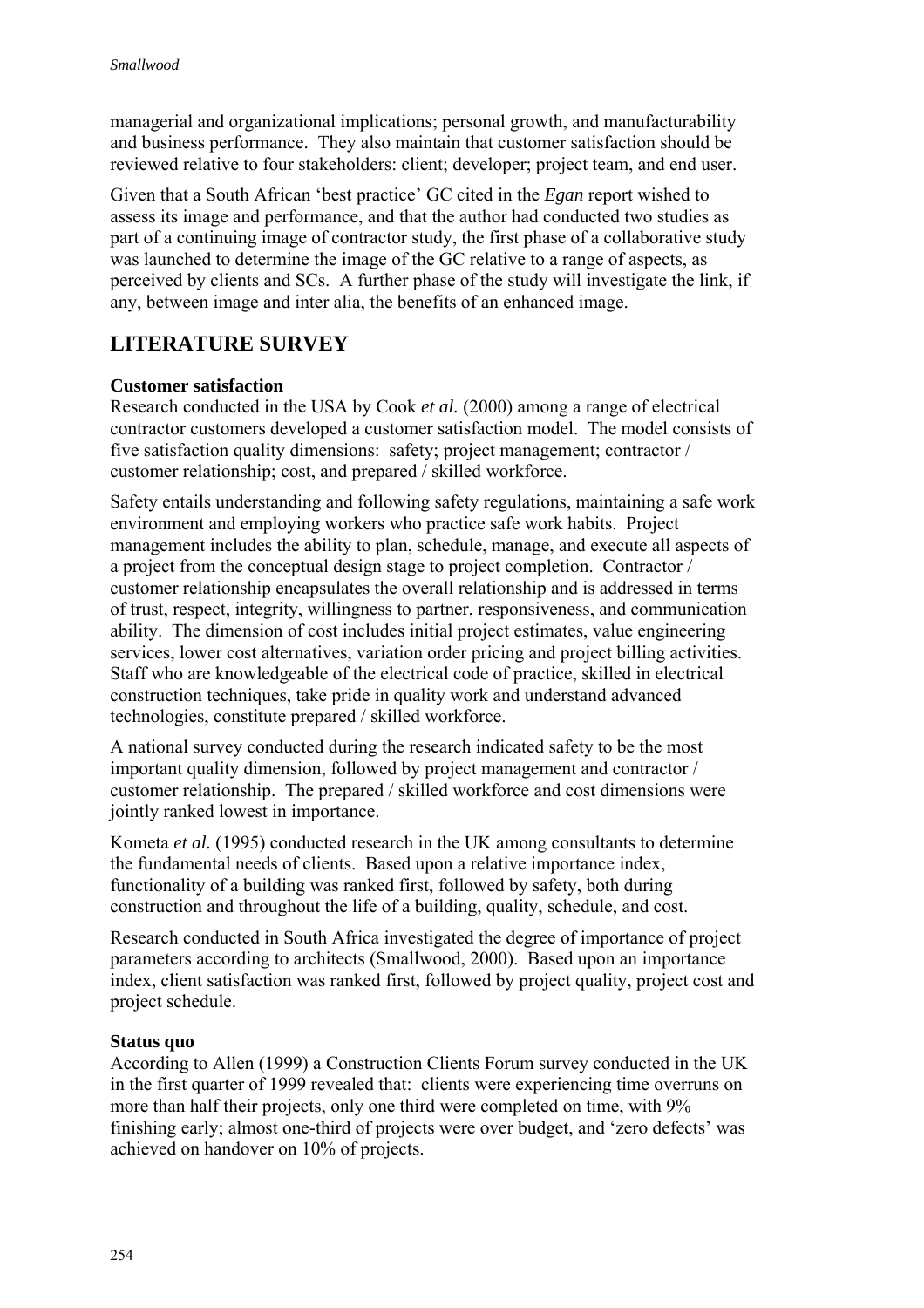#### **Causes of poor performance**

Research conducted among GCs in South Africa by Smallwood and Rwelamila (1996) investigated, inter alia, the causes of poor performance in terms of H&S (H&S), productivity and quality. The computation of an overall average percentage for each aspect enabled the aspects to be ranked. Inadequate training was ranked first, followed by lack of management expertise, worker participation, QMSs and improvement processes. Tam and Harris (1996) cite, inter alia, equipment, and quality of management team as factors that affect the performance of contractors.

#### **Improving performance**

The New South Wales Government (1998) intends to engender focus on the following as part of their strategy to improve the performance of its industry: management and workforce development; workplace improvement; industrial relations; H&S, and environmental management.

In terms of a contractor's perspective, The Associated General Contractors of America (1992) advocates Total Quality Management (TQM) as a strategy to improve overall contractor performance. TQM has as its main thrust continuous improvement in H&S, productivity, quality, and employee and client satisfaction. The TQM mission in construction is to construct a quality product – an error-free one – for the customer by preventing errors in the construction process. TQM is the linkage of the processes, which deal with H&S, productivity, quality and satisfaction, with the real benefit being the synergy between them (Levitt and Samelson, 1993).

## **RESEARCH**

#### **Sample strata and methodology**

Fourteen of the GC's clients and twenty 'preferred' SCs were surveyed by means of postal surveys. 8 clients and eleven SCs responded, which constitutes response rates of 57.1 % and 55 % respectively.

#### **Analysis**

Can't comment / Unsure; Very poor / Not important /Much worse; Poor / Less than important / Worse; Average / Important / Same; Good / More than important / Better; Excellent / Very important / Much better questions:

$$
\mathbf{II} = \frac{1n_1 + 2n_2 + 3n_3 + 4n_4}{n_0 + n_1 + n_2 + n_3 + n_4}
$$

Where  $n_0 = Unsure / Very poor / Not important / Much worse, n_1 = Poor / Less than important / Worse$  $n_2$ = Average / Important / Same,  $n_3$ = Good / More than important / Better,  $n_4$ = Excellent / Very *important / Much better* 

It should be noted that *can't comment* responses have been excluded from the denominator relative to ratings of the GC.

#### **Findings**

Table 1 indicates the importance attached to twenty-six image - related aspects by clients and SCs (relative to GCs) in terms of an II with a minimum value of 0, and a maximum value of 4.0. It is notable that with the exception of signage according to clients, all twenty-six aspects have II values above the midpoint value of 2.0, and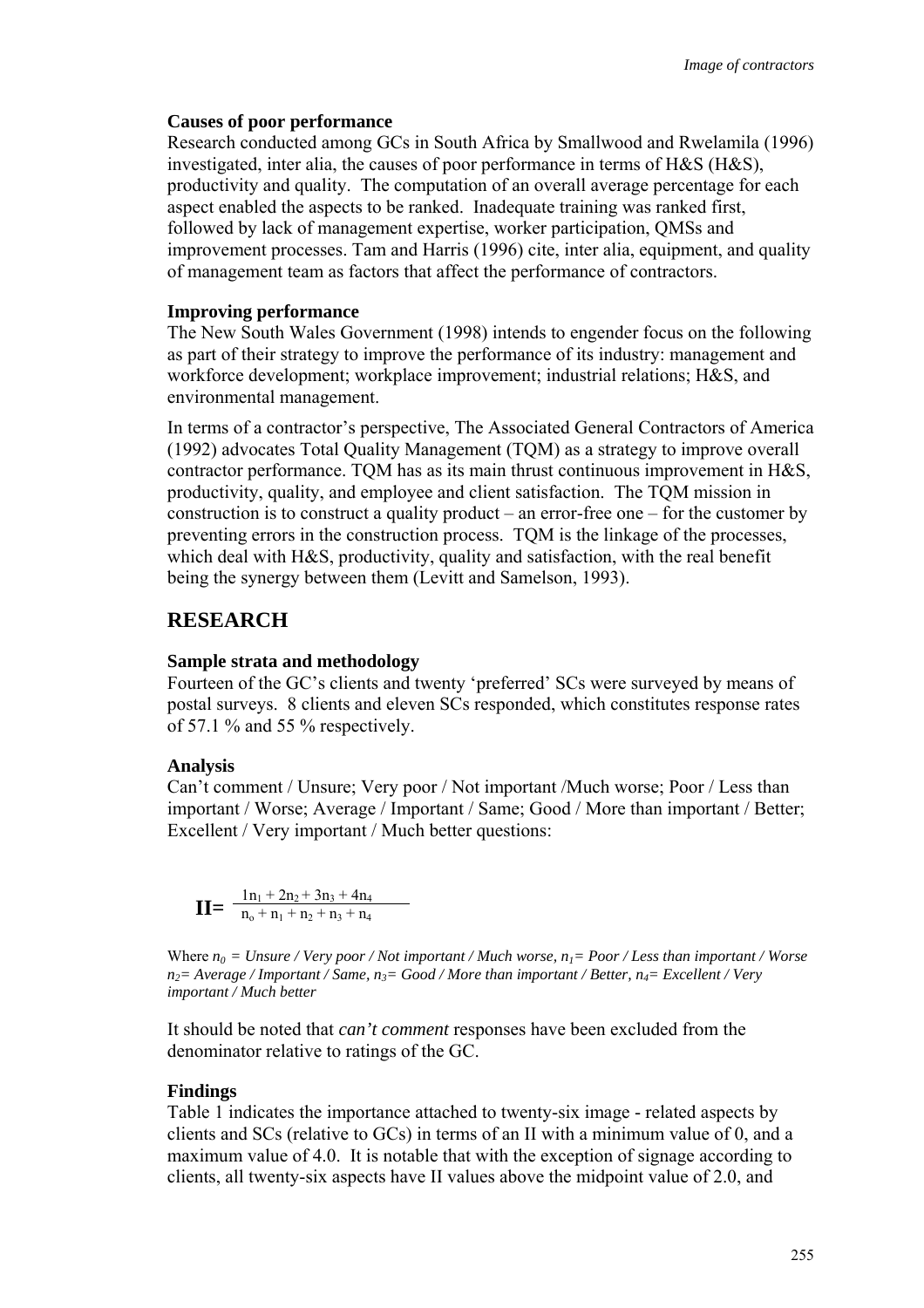therefore the aspects can be deemed as important. However, it should be noted that the II value of signage is on the 'cut-point', namely 2.0. Generally, quality and site management predominate. Although communication, remaining within budget, and post project service are important to clients, they are substantially less important to SCs. Management (top) and management (middle) are more important to SCs than to clients – this is probably attributable to the influence of these levels of management on the awarding of contracts. Safety (occupational) and health (occupational) are more important to SCs than to clients – SCs undertake the physical work and consequently H&S issues are more relevant to them.

Mean II values  $> 3.2 \le 4.0$ , indicate that the eleven aspects can be deemed to be between more than important to very important / very important to respondents. It is notable that two of the traditional project parameters, namely quality and time performance fall within this range – remaining within budget falls marginally outside this range. It is also notable that a non – traditional project parameter, namely H&S in the form of safety (occupational) and health (occupational) fall within this range. Furthermore, it is notable that relative to clients, eleven aspects fall within this range, and relative to SCs, thirteen do.

| <b>Ranking</b> |  |  |
|----------------|--|--|
| <b>Mean</b>    |  |  |
| 6              |  |  |
| 13             |  |  |
| $\overline{2}$ |  |  |
| 22             |  |  |
| 18             |  |  |
| $10=$          |  |  |
| 19             |  |  |
| 14             |  |  |
| 15             |  |  |
| $\overline{3}$ |  |  |
| 8              |  |  |
| $\overline{4}$ |  |  |
| $23=$          |  |  |
|                |  |  |
| 17             |  |  |
| $10=$          |  |  |
| 20             |  |  |
| $\mathbf{1}$   |  |  |
|                |  |  |
| 21             |  |  |
| 12             |  |  |
| 7              |  |  |
| 26             |  |  |
| 16             |  |  |
| 25             |  |  |
| 5              |  |  |
| $23=$          |  |  |
| 9              |  |  |
|                |  |  |

**Table 1**: Comparison of importance of twenty – six aspects to clients and SCs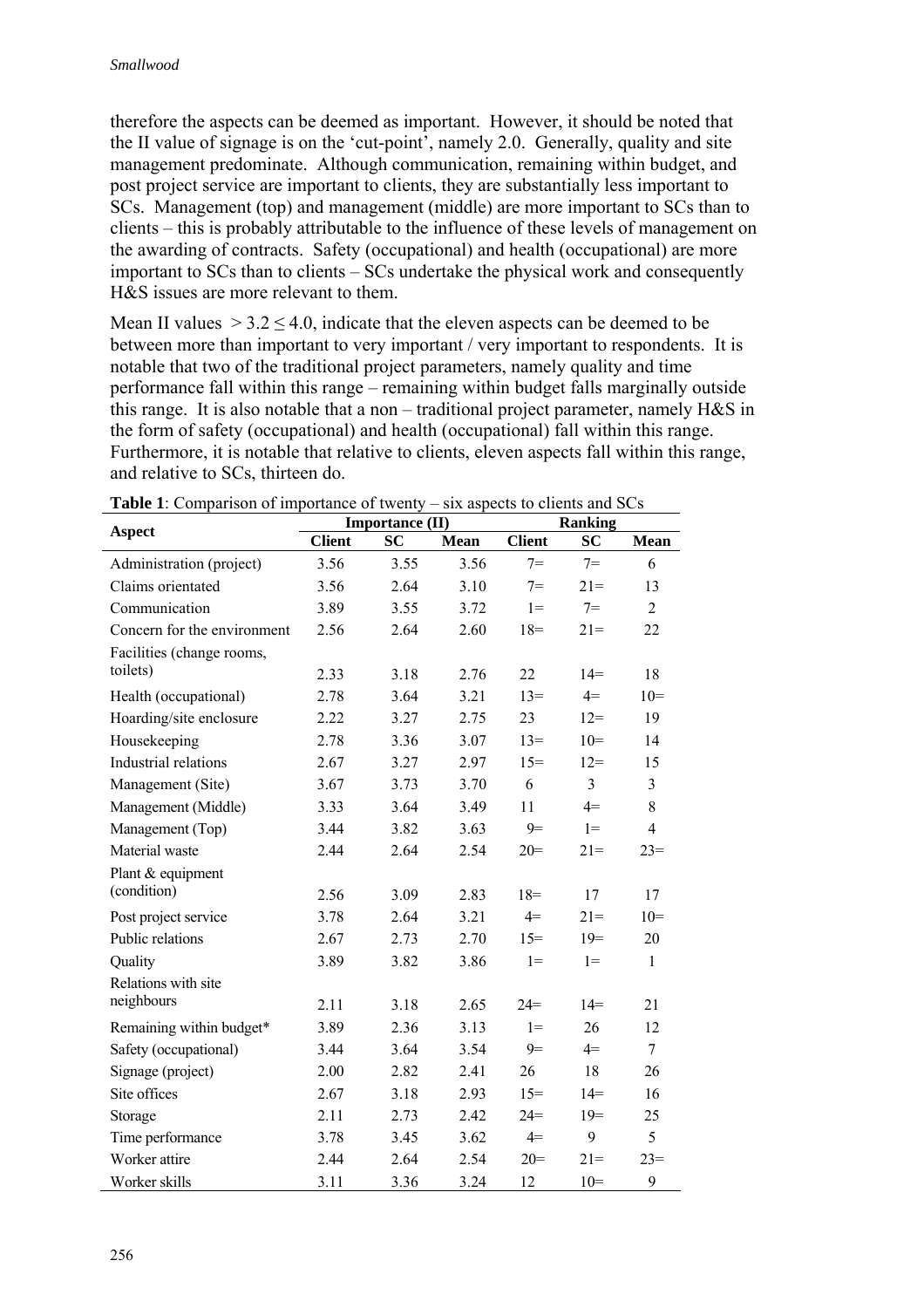Mean II values  $> 2.4 \leq 3.2$ , indicate that the thirteen aspects can be deemed to be between important to more than important / more than important to respondents – the non - traditional project parameter of concern for the environment falls within this range. It is notable that relative to clients, ten aspects fall within this range, and relative to SCs, thirteen do.

II values  $> 1.6 \le 2.4$ , indicate that the aspects can be deemed to be between less than important to important / important to respondents. Relative to clients five aspects do, and relative to SCs none do.

|                                          |        |              | Rating $(II)$ |                     | <b>Ranking</b> |                |                |                     |
|------------------------------------------|--------|--------------|---------------|---------------------|----------------|----------------|----------------|---------------------|
| <b>Aspect</b>                            | Client | $\mathbf{S}$ | Mean          | <b>SAPOA</b><br>GCS | Client         | $\mathbf{S}$   | Mean           | <b>SAPOA</b><br>GCS |
| Administration (project)                 | 3.76   | 3.64         | 3.70          | 2.63                | 23             | $4=$           | $\overline{2}$ | $4=$                |
| Claims orientated                        | 3.22   | 3.18         | 3.20          | 2.11                | $20=$          | $19=$          | 19             | 16                  |
| Communication                            | 3.44   | 3.45         | 3.45          | 2.23                | $10=$          | $8=$           | 10             | 12                  |
| Concern for the environment              | 3.00   | 2.50         | 2.75          | 1.67                | $24=$          | 26             | 26             | 25                  |
| Facilities (change rooms, toilets, etc.) | 3.29   | 3.09         | 3.19          | 1.54                | $16=$          | 23             | 20             | 26                  |
| Health (occupational)                    | 3.29   | 3.36         | 3.33          | 1.97                | $16=$          | $12 =$         | 14             | 22                  |
| Hoarding/site enclosure                  | 3.44   | 3.18         | 3.31          | 2.00                | $10=$          | $19=$          | 15             | 21                  |
| Housekeeping                             | 3.63   | 3.36         | 3.50          | 2.06                | 5              | $12 =$         | $6=$           | 20                  |
| Industrial relations                     | 2.50   | 3.50         | 3.00          | 2.39                | 26             | $\overline{7}$ | 24             | $\,$ 8 $\,$         |
| Management (Site)                        | 3.67   | 3.36         | 3.52          | 2.76                | $3=$           | $12 =$         | 5              | $\overline{3}$      |
| Management (Middle)                      | 3.67   | 3.27         | 3.47          | 2.82                | $3=$           | $15=$          | $11=$          | $\overline{2}$      |
| Management (Top)                         | 3.78   | 3.91         | 3.85          | 2.97                | 1              | $1 =$          | 1              | 1                   |
| Material waste                           | 3.14   | 2.73         | 2.94          | 1.88                | 22             | 25             | 25             | 23                  |
| Plant & equipment (condition)            | 3.33   | 3.27         | 3.30          | 2.38                | $14 =$         | $15=$          | 16             | $9=$                |
| Post project service                     | 3.56   | 3.40         | 3.48          | 2.06                | $6=$           | 11             | 9              | $18=$               |
| Public relations                         | 3.56   | 3.27         | 3.42          | 2.06                | $6=$           | $15=$          | 13             | $18=$               |
| Quality                                  | 3.44   | 3.55         | 3.50          | 2.63                | $10=$          | 6              | $6=$           | $4=$                |
| Relations with site neighbours           | 3.29   | 3.27         | 3.28          | 2.20                | $16=$          | $15=$          | 17             | 13                  |
| Remaining within budget*                 | 3.50   | 3.43         | 3.47          | 2.43                | $8=$           | 10             | $11=$          | $\overline{7}$      |
| Safety (occupational)                    | 3.50   | 3.80         | 3.65          | 2.38                | $8=$           | 3              | 4              | $9=$                |
| Signage (project)                        | 3.00   | 3.45         | 3.23          | 2.14                | $24 =$         | $8=$           | 18             | 15                  |
| Site offices                             | 3.33   | 3.64         | 3.49          | 2.34                | $14 =$         | $4=$           | 8              | 11                  |
| Storage                                  | 3.25   | 3.10         | 3.18          | 2.09                | 19             | $4=$           | 21             | 17                  |
| Time performance                         | 3.44   | 3.91         | 3.68          | 2.60                | $10=$          | $1 =$          | 3              | 6                   |
| Worker attire                            | 3.22   | 3.10         | 3.16          | 1.80                | $20=$          | $21=$          | 22             | 24                  |
| Worker skills                            | 3.11   | 3.00         | 3.06          | 2.15                | 23             | 24             | 23             | 14                  |

**Table 2:** Comparison of client, SC, mean ratings of the GC, and SAPOA ratings of GCs relative to twenty-six aspects

Table 2 enables a comparison to be made between the client, SC, and mean ratings of the GC, and the rating of GCs in general by members of the South African Property Owners Association (SAPOA) during a previous 'image of contractors' study in terms of performance relative to twenty – six image related aspects (Smallwood, 2001). It is significant that all the client, SC and mean II values are above the midpoint value of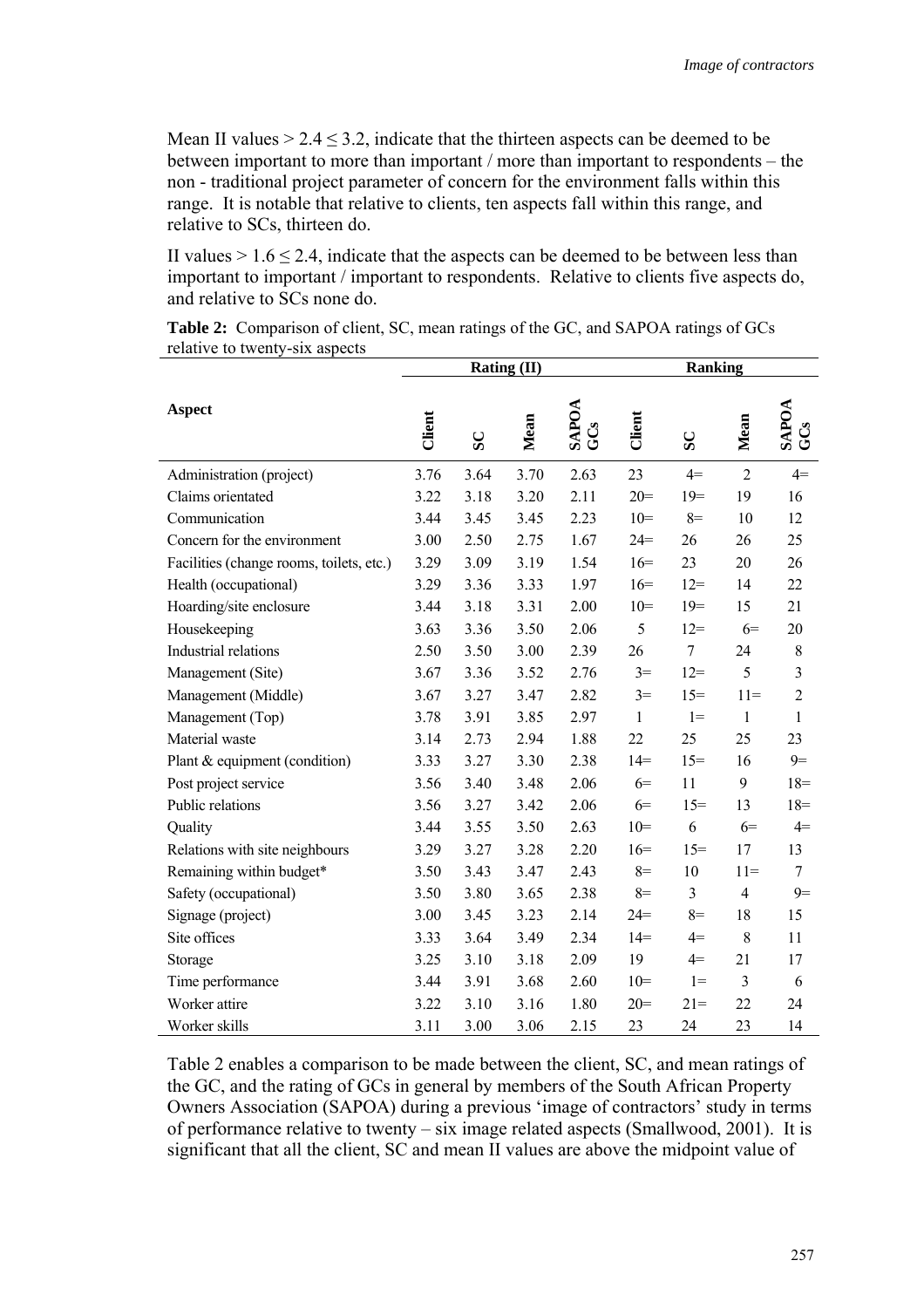2.0, which indicates that the GC's performance relative to all aspects can be deemed to be above average.

Furthermore, it is significant that twenty-one client, eighteen SC and eighteen mean aspects have II values  $> 3.2 \le 4.0$ , which indicates that the GC's performance relative to these aspects can be deemed to be between good to excellent / excellent – it is notable that relative to clients all three levels of management and administration (project) achieved rankings within the top four, whereas relative to SCs, management (top), time performance, safety (occupational), administration (project), site offices, and storage achieved rankings within the top six. Further, it is notable that relative to SCs, management (top), administration (project), time performance, and safety (occupational) achieved rankings within the top four.

|                                |                    | Rating (II)         |                           | Ranking            |                     |                |  |
|--------------------------------|--------------------|---------------------|---------------------------|--------------------|---------------------|----------------|--|
| <b>Aspect</b>                  | Importance<br>Mean | Performance<br>Mean | rating of<br><b>SAPOA</b> | Importance<br>Mean | Performance<br>Mean | <b>SAPOA</b>   |  |
| Administration (project)       | 3.56               | 3.70                | 2.63                      | 6                  | $\overline{2}$      | $4=$           |  |
| Claims orientated              | 3.10               | 3.20                | 2.11                      | 13                 | 19                  | 16             |  |
| Communication                  | 3.72               | 3.45                | 2.23                      | $\overline{2}$     | 10                  | 12             |  |
| Concern for the environment    | 2.60               | 2.75                | 1.67                      | 22                 | 26                  | 25             |  |
| Facilities (change rooms,      | 2.76               | 3.19                | 1.54                      | 18                 | 20                  | 26             |  |
| Health (occupational)          | 3.21               | 3.33                | 1.97                      | $10=$              | 14                  | 22             |  |
| Hoarding/site enclosure        | 2.75               | 3.31                | 2.00                      | 19                 | 15                  | 21             |  |
| Housekeeping                   | 3.07               | 3.50                | 2.06                      | 14                 | $6=$                | $18 =$         |  |
| Industrial relations           | 2.97               | 3.00                | 2.39                      | 15                 | 24                  | 8              |  |
| Management (Site)              | 3.70               | 3.52                | 2.76                      | 3                  | 5                   | $\overline{3}$ |  |
| Management (Middle)            | 3.49               | 3.47                | 2.82                      | 8                  | $11=$               | $\overline{2}$ |  |
| Management (Top)               | 3.63               | 3.85                | 2.97                      | $\overline{4}$     | $\mathbf{1}$        | $\mathbf{1}$   |  |
| Material waste                 | 2.54               | 2.94                | 1.88                      | $23=$              | 25                  | 23             |  |
| Plant & equipment (condition)  | 2.83               | 3.30                | 2.38                      | 17                 | 16                  | $9=$           |  |
| Post project service           | 3.21               | 3.48                | 2.06                      | $10=$              | 9                   | $18=$          |  |
| Public relations               | 2.70               | 3.42                | 2.06                      | 20                 | 13                  | $18 =$         |  |
| Quality                        | 3.86               | 3.50                | 2.63                      | $\mathbf{1}$       | $6=$                | $4=$           |  |
| Relations with site neighbours | 2.65               | 3.28                | 2.20                      | 21                 | 17                  | 13             |  |
| Remaining within budget*       | 3.13               | 3.47                | 2.43                      | 12                 | $11=$               | $\overline{7}$ |  |
| Safety (occupational)          | 3.54               | 3.65                | 2.38                      | $\overline{7}$     | $\overline{4}$      | $9=$           |  |
| Signage (project)              | 2.41               | 3.23                | 2.14                      | 26                 | 18                  | 15             |  |
| Site offices                   | 2.93               | 3.49                | 2.34                      | 16                 | 8                   | 11             |  |
| Storage                        | 2.42               | 3.18                | 2.09                      | 25                 | 21                  | 17             |  |
| Time performance               | 3.62               | 3.68                | 2.60                      | 5                  | 3                   | 6              |  |
| Worker attire                  | 2.54               | 3.16                | 1.80                      | $23=$              | 22                  | 24             |  |
| Worker skills                  | 3.24               | 3.06                | 2.15                      | 9                  | 23                  | 14             |  |

**Table 3:** Comparison of the mean performance of the GC and SAPOA ratings of GCs relative to the mean importance of twenty-six aspects according to the GC's clients and SCs

II values  $> 2.4 \leq 3.2$ , indicate that performance relative to the aspects can be deemed to be between average to good / good. Relative to clients, it is notable that material waste, concern for the environment, worker skills, and industrial relations fall within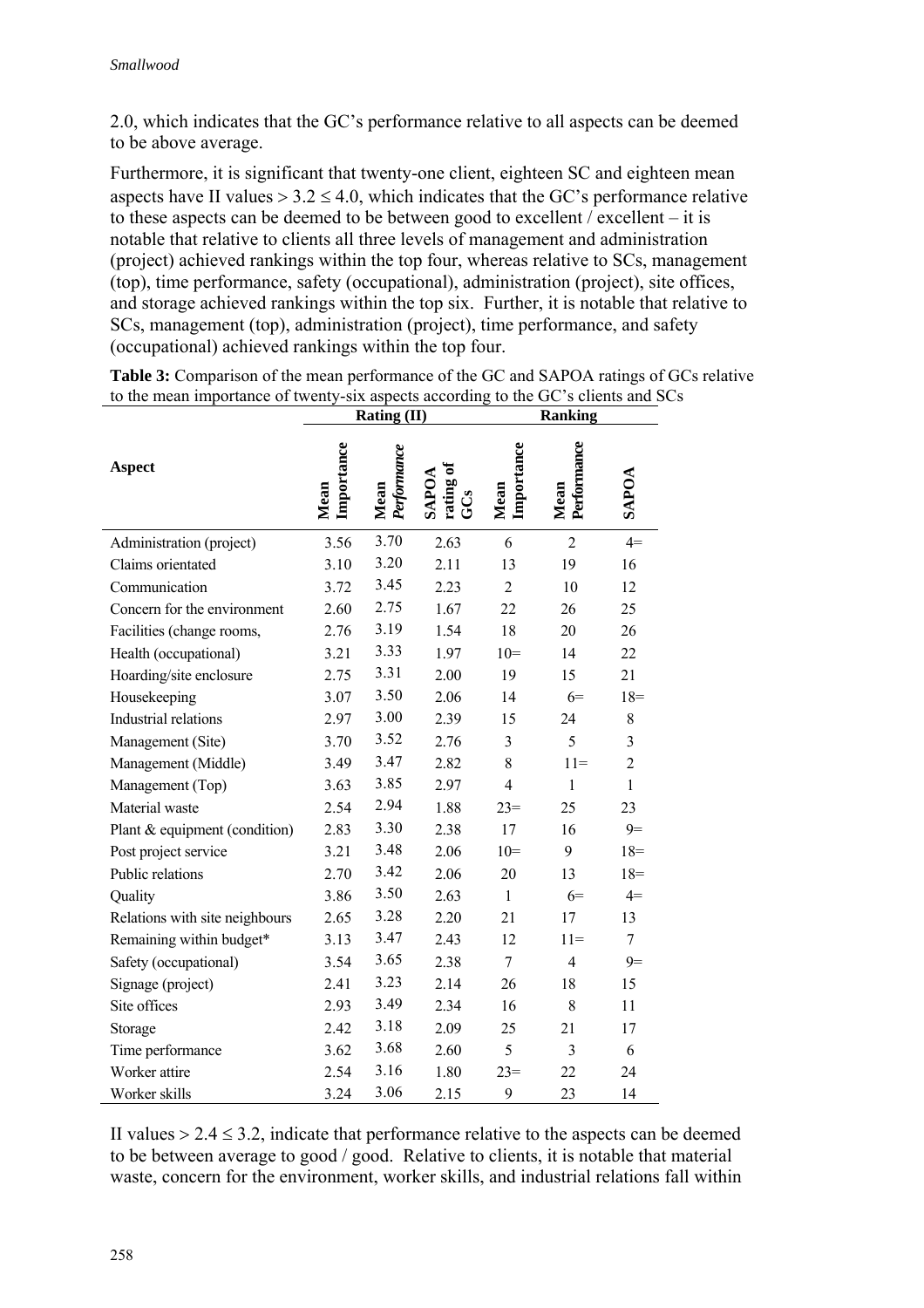this range. Similarly, relative to SCs it is notable that facilities, worker skills, material waste, and concern fall within this range.

Table 3 enables a comparison to be made between the mean importance of aspects, the mean rating of the GC, and the rating of general contractors (GCs) by members of the South African Property Owners Association (SAPOA) during the previous 'image of contractors' study (Smallwood, 2001). It is significant that all mean performance ratings of the GC are higher than those for GCs in general according to SAPOA. However, it is notable that relative to six aspects the GC's mean performance rating is lower than the mean importance rating, albeit it marginally so relative to two aspects (≤ 5% difference), namely management (site) and management (middle). However, there is a fair difference relative to three aspects ( $> 5 \le 10\%$ ): communication; quality, and worker skills.

Table 4 indicates the SC rating of the GC in terms of performance relative to nineteen activities of management work in terms of an II with a minimum value of 0, and a maximum value of 4.0. It is notable that all nineteen activities have II values above the midpoint value of 2.0, and therefore performance can be deemed to be above average.

| <b>ASPECT</b>                         | COMME<br>$\Sigma$ | <b>AERE POOR</b> | Poor | Average | Good | Excellent | ᄇ    | Rank             |
|---------------------------------------|-------------------|------------------|------|---------|------|-----------|------|------------------|
| Forecasting (predicting the future)   | 9.1               |                  | 0.0  | 18.2    | 63.6 | 9.1       | 2.90 | 18               |
| Establishing objectives (what needs   |                   |                  |      |         |      |           |      |                  |
| to be done)                           | 0.0               |                  | 0.0  | 0.0     | 45.5 | 54.5      | 3.55 | $1 =$            |
| Programming (planning the             |                   |                  |      |         |      |           |      |                  |
| sequence of work)                     | 0.0               | 0.0              | 0.0  | 9.1     | 27.3 | 63.6      | 3.55 | $1 =$            |
| Scheduling (planning the time         |                   |                  |      |         |      |           |      |                  |
| needed for the work)                  | 0.0               | 0.0              | 9.1  | 9.1     | 18.2 | 63.6      | 3.36 | 5                |
| Budgeting (allocating resources to do |                   |                  |      |         |      |           |      |                  |
| the work)                             | 9.1               | 0.0              | 0.0  | 0.0     | 72.7 | 18.2      | 3.20 | $8=$             |
| Developing policies (guidelines for   |                   |                  |      |         |      |           |      |                  |
| standard issues)                      | 18.2              | 0.0              | 0.0  | 18.2    | 45.5 | 18.2      | 3.00 | $16=$            |
| Developing procedures (steps on       |                   |                  |      |         |      |           |      |                  |
| how to do the task uniformly          | 0.0               | 0.0              | 0.0  | 36.4    | 45.5 | 18.2      | 2.82 | 19               |
| Developing organization structure     |                   |                  |      |         |      |           |      |                  |
| (identifying and grouping the work)   | 9.1               | 0.0              | 0.0  | 9.1     | 63.6 | 18.2      | 3.10 | $13=$            |
| Delegating (entrusting responsibility |                   |                  |      |         |      |           |      |                  |
| and authority)                        | 0.0               | 0.0              | 0.0  | 0.0     | 72.7 | 27.3      | 3.27 | $\boldsymbol{7}$ |
| Developing relationships (make it     |                   |                  |      |         |      |           |      |                  |
| possible for cooperation)             | 0.0               | 0.0              | 0.0  | 0.0     | 54.5 | 45.5      | 3.45 | 3                |
| Decision making                       | 9.1               | 0.0              | 0.0  | 9.1     | 45.5 | 36.4      | 3.30 | 6                |
| Communicating e.g. NMC to             |                   |                  |      |         |      |           |      |                  |
| subcontractors                        | 0.0               | 0.0              | 0.0  | 18.2    | 45.5 | 36.4      | 3.18 | $11=$            |
| Motivating                            | 0.0               | 0.0              | 0.0  | 18.2    | 45.5 | 36.4      | 3.18 | $11=$            |
| Selecting people                      | 9.1               | 0.0              | 0.0  | 27.3    | 36.4 | 27.3      | 3.00 | 16               |
| Developing people e.g. training       | 9.1               | 0.0              | 0.0  | 0.0     | 54.5 | 36.4      | 3.40 | $\overline{4}$   |
| Developing performance standards      |                   |                  |      |         |      |           |      |                  |
| (the criteria used to assess results) | 9.1               | 0.0              | 0.0  | 9.1     | 54.5 | 27.3      | 3.20 | $8=$             |
| Measuring performance                 | 9.1               | 0.0              | 0.0  | 9.1     | 63.6 | 18.2      | 3.10 | $13=$            |
| <b>Evaluating performance</b>         | 9.1               | 0.0              | 0.0  | 0.0     | 72.7 | 18.2      | 3.20 | $8=$             |
| Correcting performance                | 9.1               | 0.0              | 0.0  | 18.2    | 45.5 | 27.3      | 3.10 | $13=$            |

**Table 4:** Rating of the GC in terms of functions and activities of management work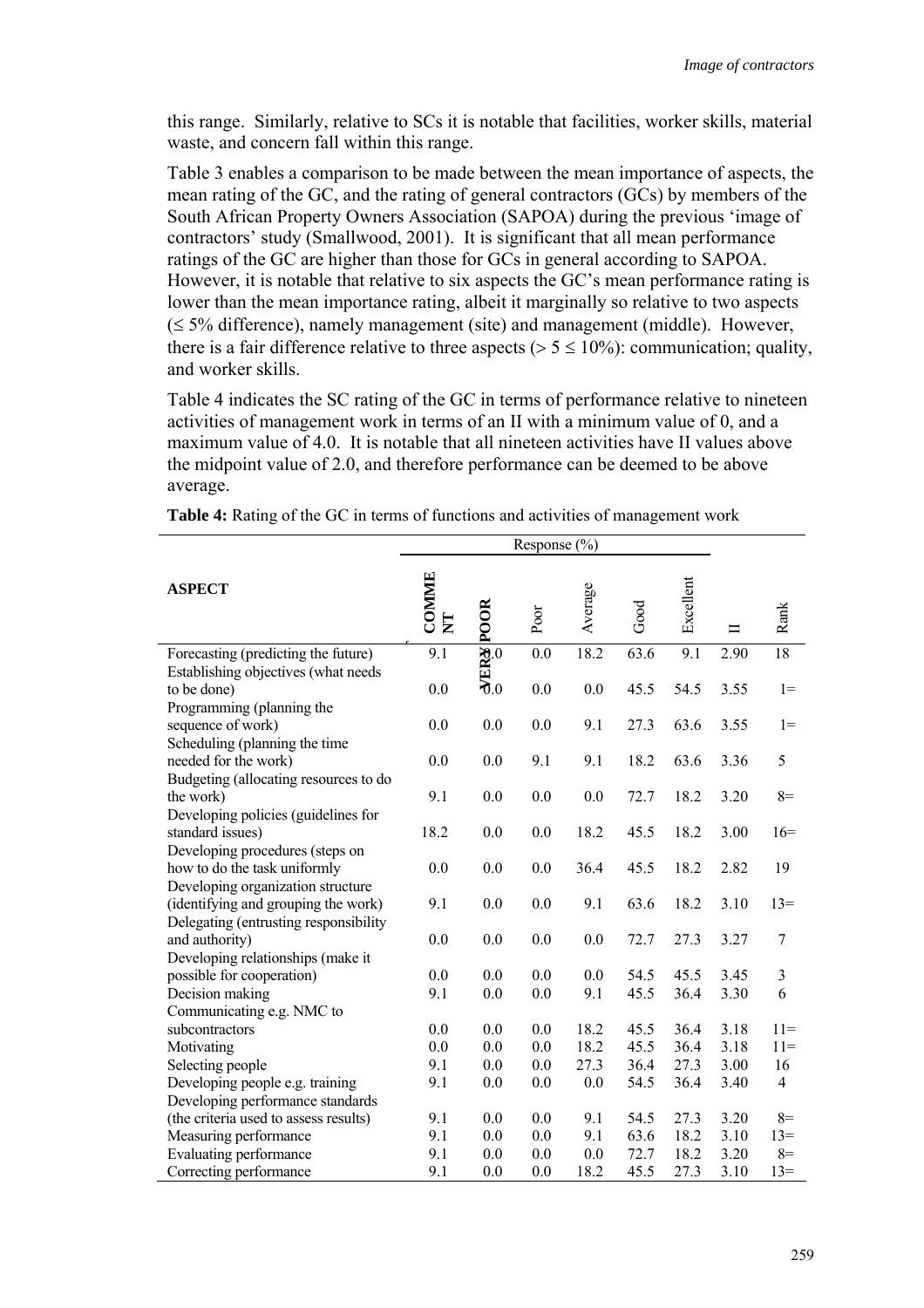Furthermore, it is significant that seven activities have II values  $> 3.2 \le 4.0$ , which indicates that the GC's performance relative to these activities can be deemed to be between good to excellent / excellent: establishing objectives; programming; developing relationships; developing people; scheduling; decision making, and delegating – it is notable that budgeting, developing performance standards, and evaluating performance have II values of 3.20 fall on the cut – point and thus are marginally outside this range.

Table 5 enables a comparison to be made between the client, SC, and mean overall ratings of the GC. Most (more than the majority) of clients rate the GC 'excellent', whereas just over the minority of SCs do.

| Rating    | Response $(\%)/\Pi$ |      |           |      |             |      |  |  |
|-----------|---------------------|------|-----------|------|-------------|------|--|--|
|           | <b>Client</b>       | Н    | <b>SC</b> |      | <b>Mean</b> |      |  |  |
| Very poor | 0.0                 |      | 0.0       |      | 0.0         |      |  |  |
| Poor      | 0.0                 |      | 0.0       |      | 0.0         |      |  |  |
| Average   | 0.0                 | 3.86 | 0.0       | 3.36 | 0.0         | 3.61 |  |  |
| Good      | 14.3                |      | 63.6      |      | 39.0        |      |  |  |
| Excellent | 85.7                |      | 36.4      |      | 61.1        |      |  |  |

**Table 5:** Comparison of overall ratings of NMC.

Respondents were required to indicate how the GC compared to other contracting organizations. The majority of clients rated the GC 'better', whereas the majority of SCs rated the GC 'much better'. However, given that the II values  $> 3.2 \le 4.0$ , the GC can be deemed to be between better to much better / much better than other contracting organizations.

| Rating        | Response $(\%)/\Pi$ |      |              |      |             |      |  |  |  |
|---------------|---------------------|------|--------------|------|-------------|------|--|--|--|
|               | Client              |      | SС           |      | <b>Mean</b> |      |  |  |  |
| Much worse    | $0.0\,$             |      | $_{\rm 0.0}$ |      | 0.0         |      |  |  |  |
| Worse         | 0.0                 |      | $0.0\,$      |      | 0.0         |      |  |  |  |
| Neutral       | 0.0                 | 3.29 | 0.0          | 3.73 | 0.0         | 3.51 |  |  |  |
| <b>Better</b> | 71.4                |      | 27.3         |      | 49.4        |      |  |  |  |

**Table 6**: Comparative rating of the GC relative to other contracting organizations.

On average clients had 1.11 comments in general regarding the GC, and SCs 1.3. Selected client comments are:

72.7

• "Very professional and a pleasure to deal with, particularly for our company, which is outside the construction industry."

50.7

- "Very good construction company, especially when they are also in control of the project."
- "Preliminaries and mark-ups are higher than competitors, but ... has provided us excellent service."
- "They are very willing to work together to achieve what the client wants. Find  $P + G$  a bit excessive in value."

Selected SC comments include:

Much better 28.6

- It's a company that progresses and wants you to progress."
- "I am happy to see management is trying to improve relations with subbies as was before. I hope that they try to continue to keep it that way."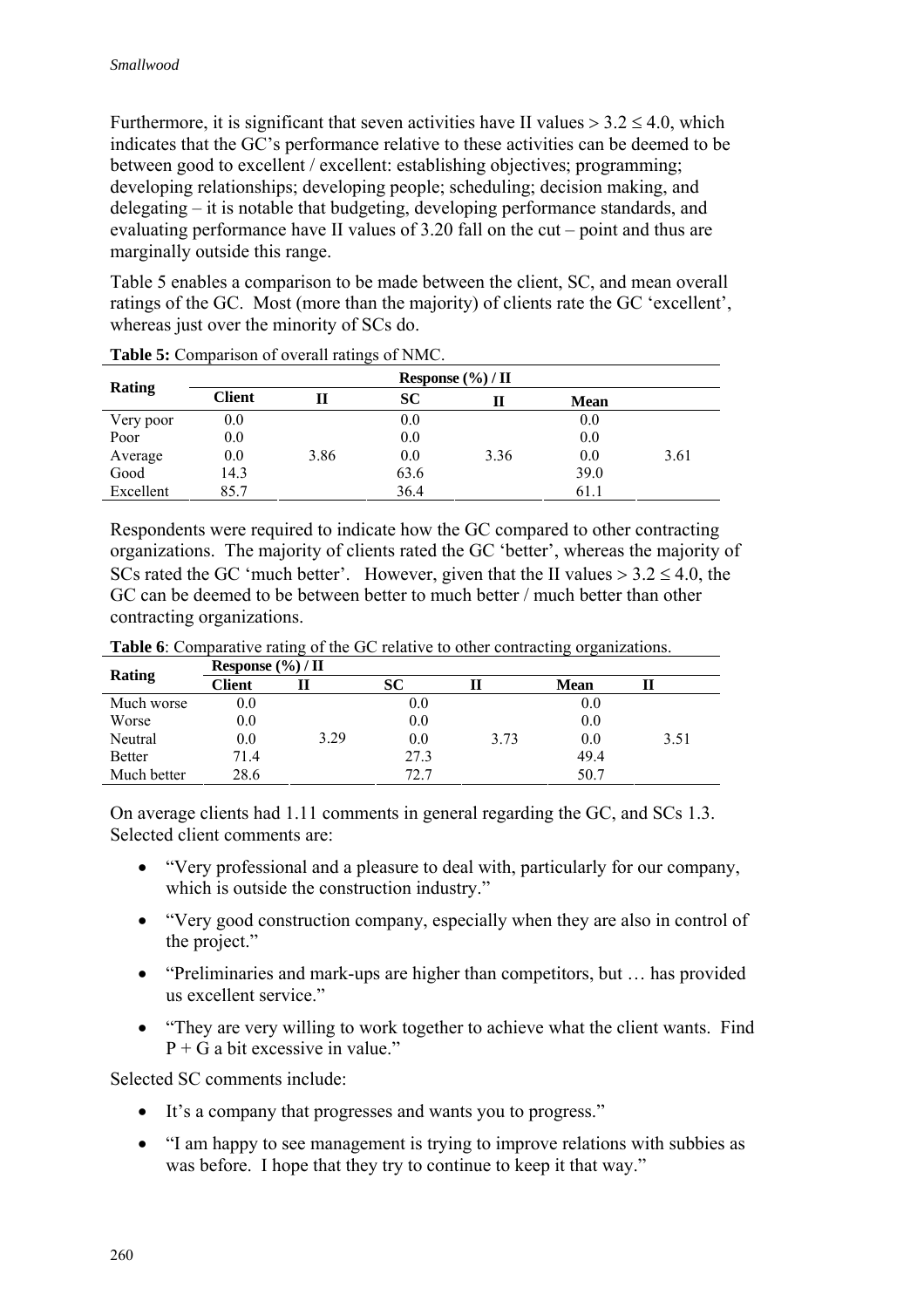- "... is a company not without faults, but very easy to work with. I feel safe when I work for …"
- "We rate them above other contractors due to quality, integrity, payment, professionalism and the like."
- "They ... are an excellent company to be associated with and we are privileged to be part of their Turnkey projects team."

## **CONCLUSIONS**

Image is impacted upon by performance relative to both traditional and non – traditional project parameters and a range of aspects. However, relative to many parameters and aspects the degree of importance differs between clients and SCs. Claims oriented, post project service, remaining within budget and time performance are more important to clients, whereas facilities (change rooms, toilets), H&S, hoarding / site enclosure, housekeeping, plant and equipment (condition), relations with site neighbours, signage (project), site offices, and storage are more important to SCs. Quality remains No. 1 – relative to clients it impacts on the utility and life of a structure, and maintenance costs; relative to SCs it impacts upon the execution of their work. Generally clients and SCs have a positive image of the GC. Furthermore, based upon previous studies the contractor has higher ratings than GCs in general, which is reinforced by the comparative to other contracting organizations 'better to much better / much better' rating.

Clearly, the study amplifies the need for contractors, in particular GCs to assess and benchmark their performance and image. The comments in general reinforce the importance of image, in particular the comment "Very professional and a pleasure to deal with, particularly for our company, which is outside the construction industry." is a significant comment / finding, in that it amplifies the importance of customer satisfaction. Clients expect optimum service from all industries; construction included and compare the service provided by the construction industry to that provided by other industries.

There are some aspects that could be given more attention, namely material waste, worker skills, and concern for the environment. Consideration should be given to addressing the 'high' preliminaries perception.

## **REFERENCES**

Allen, J D (1999) Measuring performance. *Construction Manager*, May, 18.

- Cook, J R, Andersen, N J and Andersen, K W (2000) Customer satisfaction in electrical construction. *The American Professional Constructor*, 24(1), 2-5.
- Kometa, S T, Olomolaiye, P O and Harris, F C (1995) An evaluation of clients' needs and responsibilities in the construction process. *Engineering, Construction and Architectural Management*, 2(1), 57-76.
- Levitt, R E and Samelson, N M (1993) *Construction Safety Management*. 2ed. New York: John Wiley & Sons, Inc.
- New South Wales Government (1998) *Construct New South Wales*. Sydney, New South Wales.
- Rutland, P (1986) Presenting the company image. *The Professional Builder*, September, 27.